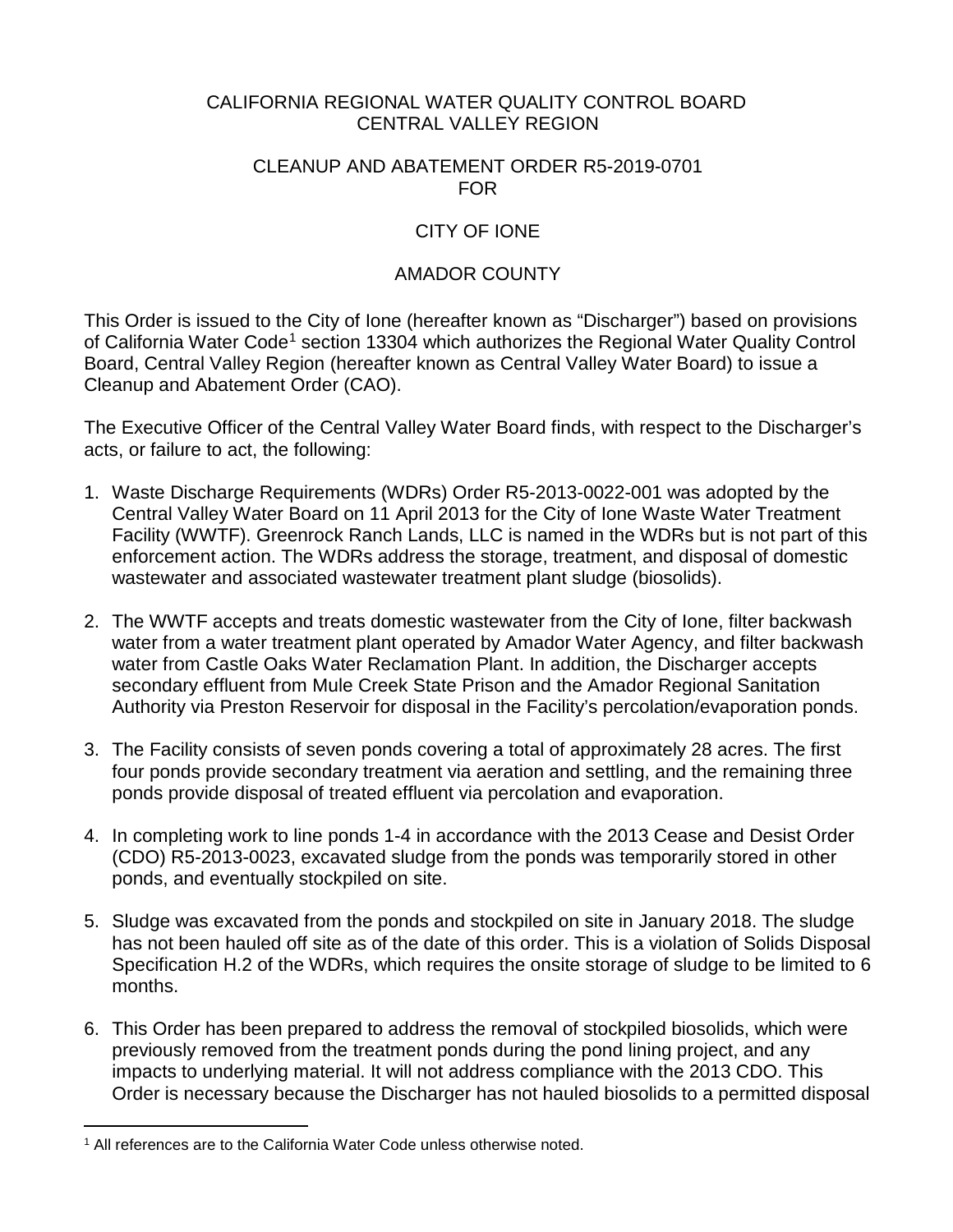facility within the time limits set by the WDRs. Consequently, the ongoing violation of long term stockpiling of biosolids threatens to cause or permit waste to be discharged or deposited where it is, or probably will be, discharged into the waters of the state and create, or threaten to create, a condition of pollution or nuisance.

### **ENFORCEMENT HISTORY**

- 7. In 2003, the Central Valley Water Board issued CDO R5-2003-0108 (the "2003 CDO"), which was intended to bring the facility into compliance with the WDRs. The 2003 CDO documented three compliance issues: groundwater pollution due to the disposal of wastewater, seepage of wastewater into Sutter Creek, and the construction and use of an unpermitted effluent disposal pond. Because the City did not comply with the 2003 CDO, the Central Valley Water Board issued CDO R5-2011-0019 (the "2011 CDO"), documenting the following ongoing compliance issues: groundwater pollution with iron and manganese; seepage of polluted groundwater into Sutter Creek; inadequate capacity for the permitted flow limits; and the construction and use of two unpermitted effluent disposal ponds (Ponds 6 and 7).
- 8. The 2011 CDO required that the City construct facility improvements that will limit the mobilization and discharge of iron and manganese. In addition, the CDO required that the Discharger either:
	- a. Stop any indirect discharge (seepage) of degraded groundwater to Sutter Creek that is in violation of the Clean Water Act; or
	- b. Obtain a National Pollutant Discharge Elimination System (NPDES) Permit to regulate the indirect discharge of degraded groundwater to Sutter Creek.

The City elected to modify the WWTF in a manner that would not require an NPDES permit, choosing to line the ponds in order to eliminate any seepage from entering the creek. Because the City's proposals did not meet the timeline set forth in the 2011 CDO, a new CDO, R5-2013-0023, was adopted to allow the City additional time to come into compliance.

- 9. After reviewing their options the Discharger proposed, in part, to line Ponds 1, 2, 3, and 4 with geosynthetic liners in order to prevent further impacts to groundwater quality. The 2013 CDO also required the lining of Ponds 5, 6, and 7 if groundwater quality did not meet benchmarks set in the 2013 CDO.
- 10. In response to the 2013 CDO, on 27 August 2014 the Discharger informed the Regional Board that they intended to line Pond 5. Later on 27 January 2017 the Discharger informed the Regional Board that they intended to begin to line Ponds 1, 2, 3, and 4.

# **POND LINING ACTIVITIES AND BIOSOLIDS REMOVAL**

11.Before the soil beneath a pond can be prepared for the installation of a liner, the pond must be emptied and all sludge removed. Once removed, the sludge must be dried, sampled,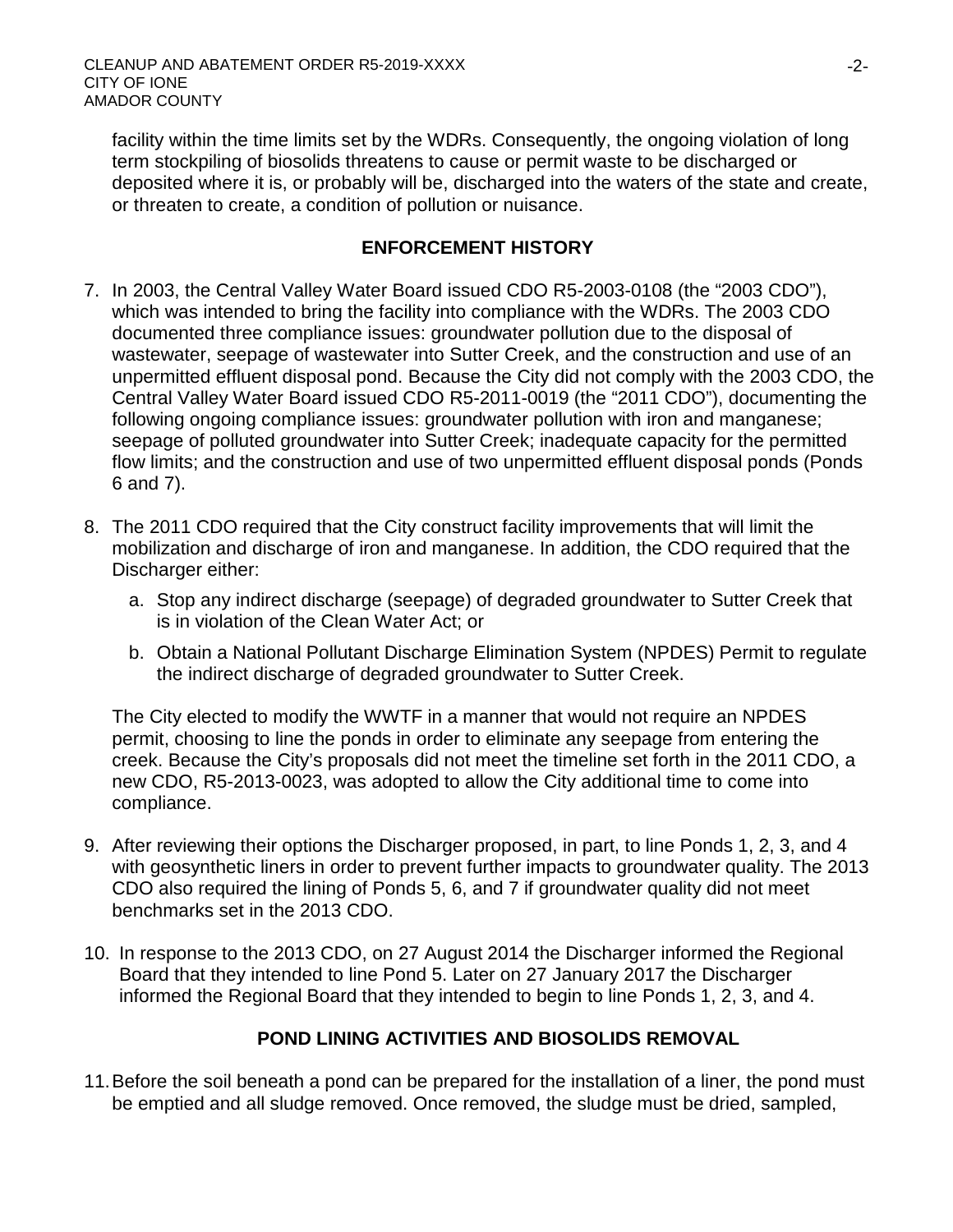and then off hauled to a permitted disposal facility. The Discharger has dried the sludge to some extent, and collected samples.

- 12.On 17 March 2017 the Discharger submitted a *Draft Technical Specification* document which included the design for geosynthetic liner in Ponds 1, 2, 3, and 4. This document did not include a description of how biosolids would be removed, stored, or disposed.
- 13.On 29 August 2017 the Discharger issued a letter stating, that the amount of biosolids in Ponds 2 and 3 were nearly double what they had anticipated. The letter also states that the original plan was to temporarily transfer biosolids from Ponds 1, 2, 3, and 4 into Pond 5. Then after liners are installed in Ponds 1-4, biosolids would be pumped back from Pond 5 into Ponds 1-4.
- 14.Biosolids removal and liner construction for Ponds 2 and 3 occurred between August and December 2017. Biosolids were removed from Ponds 2 and 3 and placed into Pond 4.
- 15.On 18 January 2018 the Discharger submitted a letter informing the Regional Board of their intention to remove biosolids from primary treatment Ponds 1-4. The letter stated:

"*The City would like to de-water Ponds 1 and 4 and allow the sludge in the ponds to dry out enough to remove it and temporarily stockpile the sludge/biosolids on a protective membrane on city-owned property just south of the City Field at the WWTP. Once placed on the protective membrane, the sludge will be covered. Additionally, a ditch will be installed adjacent to the stockpile to collect any seepage from the sludge. Any runoff from the ditch will be collected in a temporary sump and pump into the sewer collection system at the WWTP and pumped to the head works of the WWTP for processing through the plant*."

"*It is the City's intent to stockpile the biosolids for not more than 6 months in accordance with Section H (2) of the City's Waste Discharge Requirements Order R5-2013-0022. Once the biosolids have sufficiently dried, it is the City's intent to hire a contractor for removal and disposal of the biosolids in accordance with all regulatory/code and permitting requirements. Similar to a prior biosolids removal project, the City's intent is to require the contractor to be responsible for securing a permitted disposal site.*"

The letter also stated that the Discharger anticipated removing sludge from Pond 4 and stockpiling it outside the ponds within one week following the issuance of the 18 January 2018 letter.

16.The October through December 2017 monitoring reports state that sludge was being stored in Pond 5, and indicate that the sludge was the cause of noted Biological Oxygen Demand (BOD) effluent limit violations. In January 2018 effluent samples began to be collected from Pond 4 instead of Pond 5, indicating that Pond 5 was temporarily bypassed to allow the biosolids to dry out and be removed. After January the Discharger reverted to collecting effluent samples from Pond 5 and BOD violations ceased, indicating that the sludge was no longer stored in that pond. No monitoring reports after January 2018 mentioned the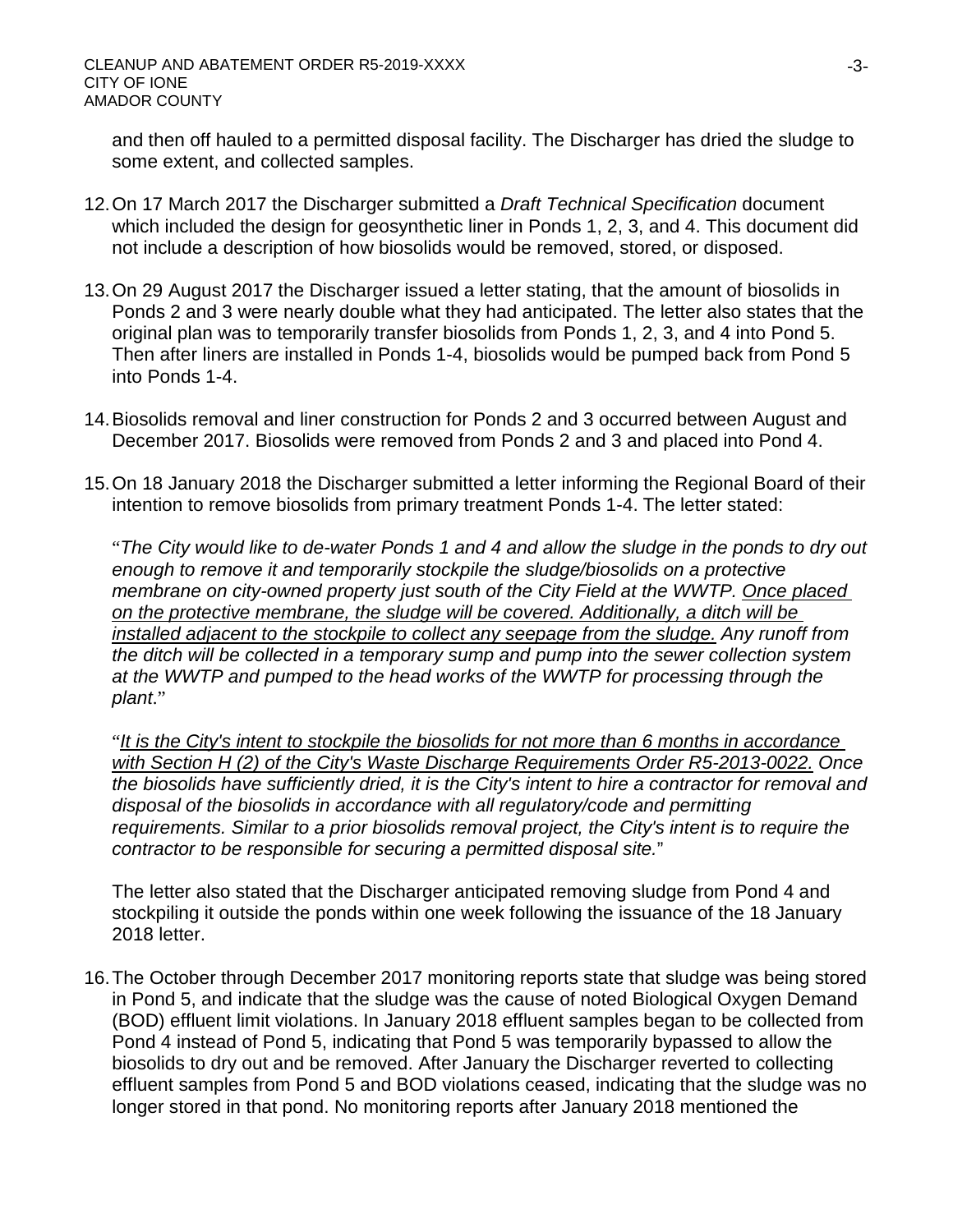biosolids or have BOD violations. Based on the monitoring reports, Board staff believe the biosolids were removed from Pond 5 and stockpiled onsite sometime during January 2018.

17.Even though the Discharger submitted the letter outlining the requirements of the WDRs on 18 January 2018, they did not issue bid documents for public bidding for the removal and disposal of the stockpiled biosolids until 11 December 2018. The Discharger began accepting contractor bids on 15 January 2019.

### **COMPLAINTS AND REGIONAL BOARD RESPONSE**

- 18.Regional Board staff began receiving complaints in June 2018 regarding the uncovered sludge stockpile, including photos and drone footage. Local residents reported that odors were occurring nearly every day and that on some days it could be smelled in the downtown Ione area approximately 1.5 miles away. Board staff received photos dated 22 October 2018 showing that the pile was not covered. The Discharger was informed of these complaints via phone as they came in, and asked to cover and maintain the biosolids pile until removal.
- 19.On 16 July 2018 Board staff performed a drive by inspection of the facility and confirmed that the biosolids pile was uncovered and had odors perceivable past the property line.
- 20.On 16 January 2019 Board staff performed a compliance inspection of the Discharger's facility and confirmed that the sludge material had not been removed from the site. During the inspection the City Manager, Jon Hanken, stated that they would be awarding the contract to remove the biosolids within the next few weeks. The City Manager confirmed that a protective membrane or any other containment material had not been placed beneath the biosolids, even though the City's 18 January 2018 letter stated that the stockpile would be lined with a protective liner. The pile was covered with sheets of plastic, but rain was contacting the pile between the sheets and where the plastic had been blown apart by wind. The pile was estimated to be 100 feet across, 350 feet long, and 10 feet high. It is unknown if the pile was placed on flat ground or in a depression. The City Manager estimated the biosolids pile was around 12,000 cubic yards. He stated that he thought it had been 10 years or more since sludge had been removed from some of the treatment ponds. Swales had been dug around the pile to collect contact stormwater. The City manager stated that contact stormwater was being collected in a low area and pumped with a portable pump to a nearby sewer manhole when needed. There was a significant amount of contact stormwater around the pile during the inspection. Swales were preventing contact stormwater from entering a wetland drainage to the south of the pile. Board staff informed the City Manager that there were several violations of the WDRs associated with the manner and length of time that the biosolids were being stored, and requested the Discharger submit a letter detailing the plan and schedule for removal.
- 21.On 25 January 2019 the Discharger submitted a letter in response to Board staff's 16 January 2019 request, stating:
	- a. The Discharger intends to award the contract for removal and disposal of the biosolids to Synagro on 5 February 2019.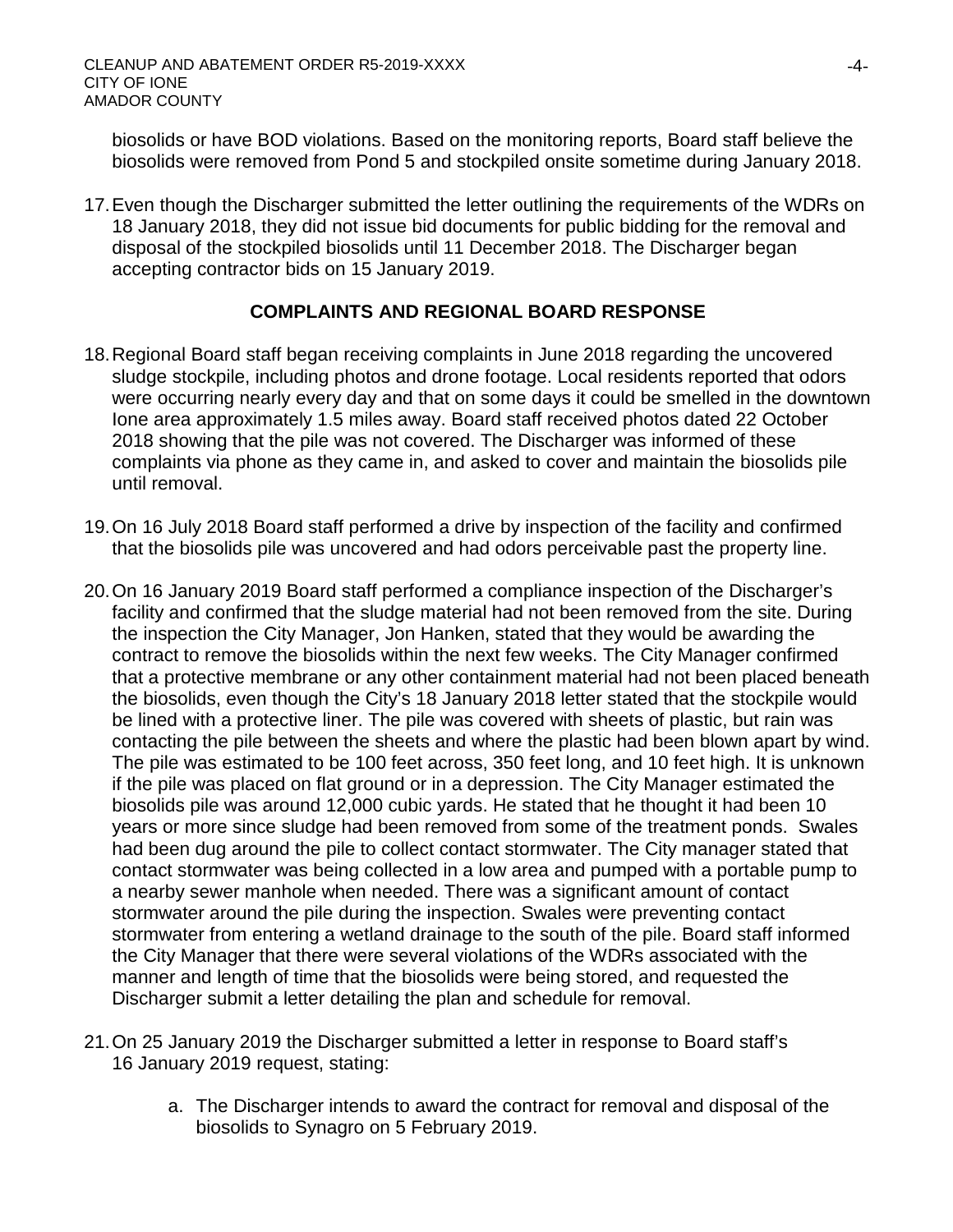- b. There was no protective membrane placed under the biosolids.
- c. The Discharger plans to begin removal of the biosolids the week of 15 April 2019, the earliest date that Synagro can land apply the biosolids due to requirements of Synagro's WDRs.
- d. Removal of the biosolids is anticipated to take 3 to 4 weeks.
- e. Within 30 days of the completion of the biosolids removal project, the Discharger shall submit a letter to the Regional Board verifying the offsite disposal destination and volume.
- 22.On 28 January 2019 Board Staff responded to the Discharger's 25 January 2019 letter, stating that "*Board staff cannot approve a plan that does return your facility to compliance within a reasonable timeframe when there are other nearby facilities that can accept the material without weather limitations*". Board staff reiterated that they have received numerous complaints regarding the biosolids pile, and that the continuing rains would only make the situation worse. Board staff also stated that, because no protective membrane was placed under the biosolids, the 18 January 2018 biosolids removal letter needs to be revised to include (a) over excavation of the underlying material and (b) collection of confirmation samples to confirm all the biosolids have been removed.
- 23.The City Manager contacted Board staff and requested that the start date for biosolids removal of 15 April 2019 remain unchanged, but requested an additional 30 days for the confirmation sampling and over excavation, if needed. He stated that the removal, any over excavation, and confirmation sampling would be completed no later than 17 June 2019.
- 24.On 13 February 2019 Board staff sent an email to the City Manager rescinding the 14 February 2019 deadline for a revised plan set by Board staff's 25 January 2019 email. In addition, the email informed the Discharger that the Regional Board staff would be preparing this Cleanup and Abatement Order (CAO) memorializing the City's timeline for removal of the biosolids stockpile (as stated in Finding 23 of this Order).

# **VIOLATIONS OF THE WDRS**

- 25.Prohibition A.6 of the WDRs states: "*Discharge of waste at a location or in a manner different from that described in the Findings is prohibited*."
- 26.Discharge Specification E.2 states: "*Wastewater treatment, storage, and disposal shall not cause pollution or a nuisance as defined by Water Code section 13050*." See findings 37 and 38 of this Order.
- 27.Discharge Specification E.3 states: "*The discharge shall remain within the permitted waste treatment/containment structures and land application areas at all times*."
- 28.Discharge Specification E.7 states: "*Objectionable odors shall not be perceivable beyond the limits of the WWTF property at an intensity that creates or threatens to create nuisance conditions*."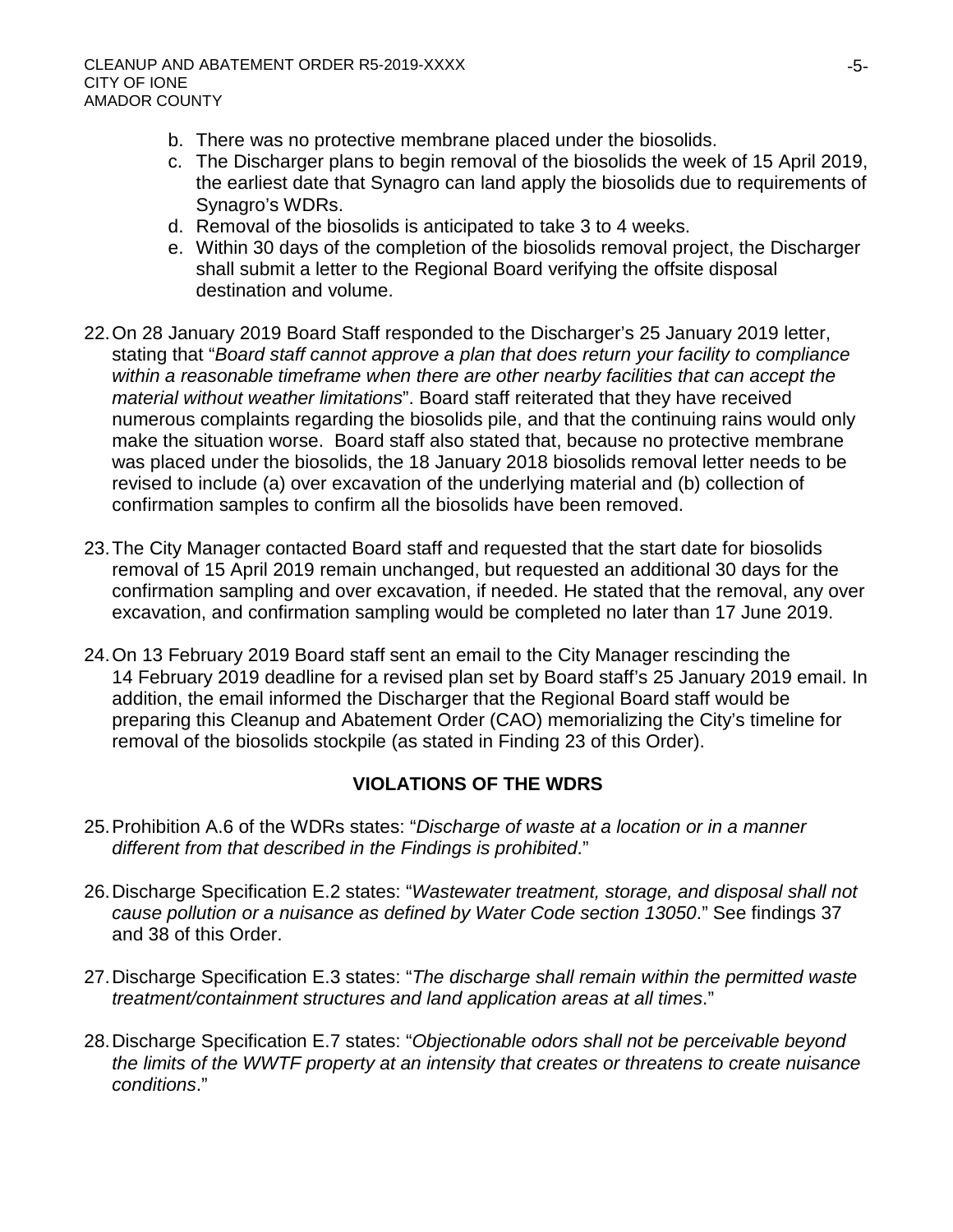- 29.Discharge Specification E.15 states: "*The City shall monitor sludge accumulation in Ponds 1 through 4 at least every five years beginning in 2016, and shall periodically remove sludge as necessary to maintain adequate storage capacity. Specifically, if the estimated volume of sludge in any pond exceeds five percent of the permitted capacity specified in Finding 7, the City shall complete sludge cleanout for that pond within 12 months after the date of the estimate*."
- 30.Solids Disposal Specification H.2 states: "*Any handling and storage of residual sludge, solid waste, and biosolids at the WWTF shall be temporary (i.e., no longer than six months) and controlled and contained in a manner that minimizes leachate formation and precludes infiltration of waste constituents into soils in a mass or concentration that will violate the groundwater limitations of this Order*."
- 31.Solids Disposal Specification H.3 states: "*Residual sludge, biosolids, and solid waste shall be disposed of in a manner approved by the Executive Officer and consistent with Title 27, division 2. Removal for further treatment, disposal, or reuse at disposal sites (i.e., landfills, WWTFs, composting sites, soil amendment sites) operated in accordance with valid waste discharge requirements issued by a Regional Water Board will satisfy this specification*."
- 32.Solids Disposal Specification H.5 states: "*Use and disposal of biosolids shall comply with the self-implementing federal regulations of 40 Code of Federal Regulations part 503, which are subject to enforcement by the U.S. EPA, not the Central Valley Water Board. If during the life of this Order, the State accepts primacy for implementation of part 503, the Central Valley Water Board may also initiate enforcement where appropriate*."

# **REGULATORY CONSIDERATIONS**

- 33.As a result of the events and activities described in this Order, the Central Valley Water Board finds that the Discharger threatens to cause or permit waste to be discharged or deposited where it is, or probably will be, discharged into the waters of the state and creates, or threatens to create, a condition of pollution or nuisance.
- 34.The Discharger's WWTF is located at 1600 West Marlette Street in the City of Ione (Section 26, T6N, R9E, MDB&M. The area includes surface water drainages to Sutter Creek, tributary to Dry Creek, tributary to the Mokelumne River.
- 35.The Board's Water Quality Control Plan (Fourth Edition) for the Sacramento River and San Joaquin River Basins (Basin Plan) establishes the beneficial uses of the waters of the state and water quality objectives to protect those uses. The beneficial uses of the Mokelumne River are irrigation and stock watering; contact and noncontact recreation; warm and cold freshwater habitat; warm and cold water migration; warm and cold spawning; wildlife habitat.
- 36. Water Code section 13304, subdivision (a) states, in relevant part:

*Any person who has discharged or discharges waste into the waters of this state in violation of any waste discharge requirement or other order or prohibition issued by a regional board or the state board, or who has caused or permitted, causes or permits, or*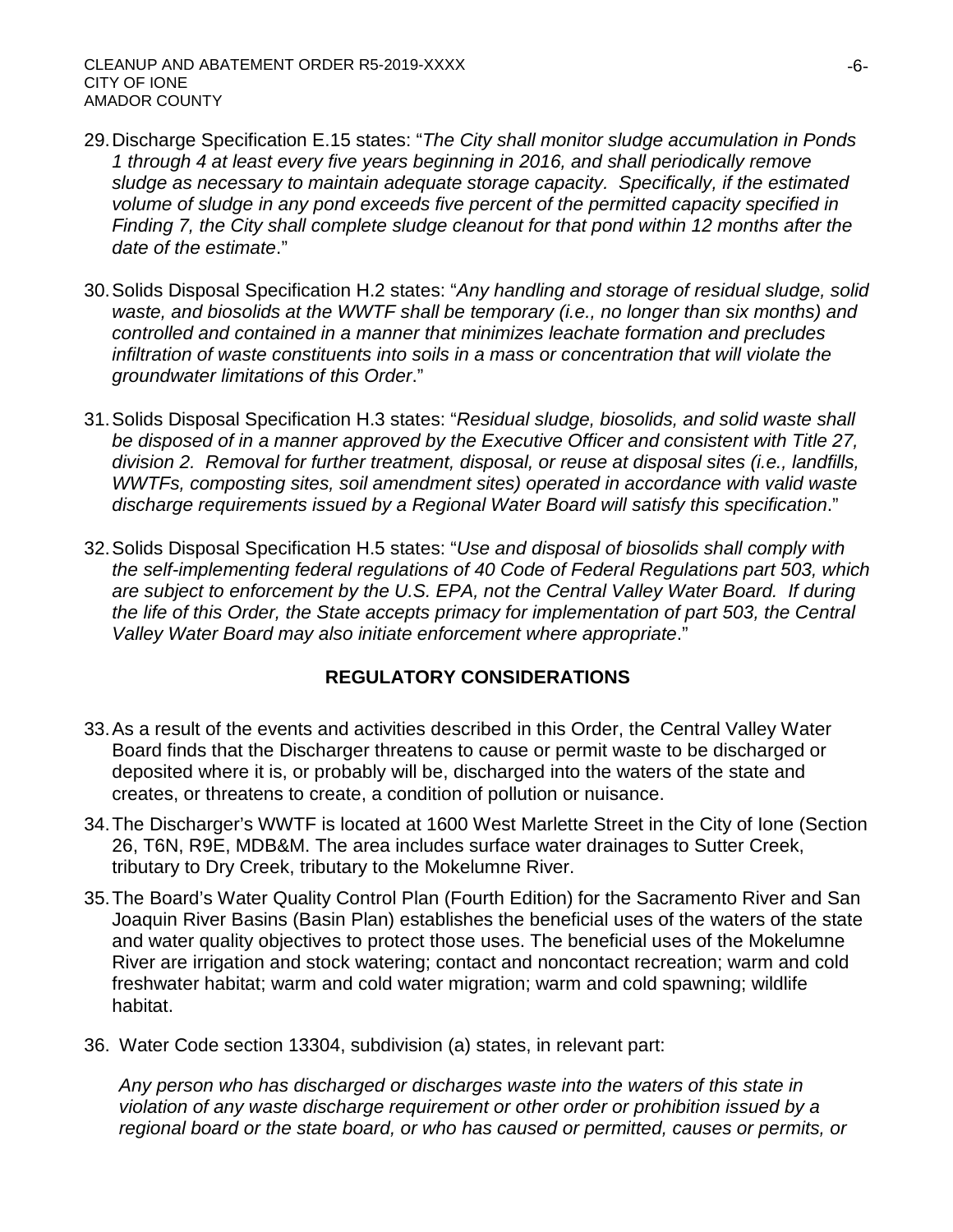*threatens to cause or permit any waste to be discharged or deposited where it is, or probably will be, discharged into the waters of the state and creates, or threatens to create, a condition of pollution or nuisance, shall upon order of the regional board, clean up the waste or abate the effects of the waste, or, in the case of threatened pollution or nuisance, take other necessary remedial action, including, but not limited to, overseeing cleanup and abatement efforts.*

37.Water Code section 13050, subdivision (l):

*(1) "Pollution" means an alteration of the quality of the waters of the state by waste to a degree which unreasonably affects either of the following:*

- *(A) The waters for beneficial uses.*
- *(B) Facilities which serve these beneficial uses.*
- *(2) "Pollution" may include "contamination."*
- 38.Water Code section 13050, subdivision (m) defines "Nuisance" to mean anything which meets all of the following requirements:

*(1) Is injurious to health, or is indecent or offensive to the senses, or an obstruction to the free use of property, so as to interfere with the comfortable enjoyment of life or property.* 

*(2) Affects at the same time an entire community or neighborhood, or any considerable number of persons, although the extent of the annoyance or damage inflicted upon individuals may be unequal.* 

*(3) Occurs during, or as a result of, the treatment or disposal of wastes.*

39. Water Code section 13267, subdivision (b) states, in relevant part:

*In conducting an investigation specified in subdivision (a), the regional board may require that any person who has discharged, discharges, or is suspected of having discharged or discharging, or who proposes to discharge waste within its region … shall furnish, under penalty of perjury, technical or monitoring program reports which the regional board requires. The burden, including costs, of these reports shall bear a reasonable relationship*  to the need for the report and the benefits to be obtained from the reports. In requiring *those reports, the regional board shall provide the person with a written explanation with*  regard to the need for the reports, and shall identify the evidence that supports requiring *that person to provide the reports.*

40. The issuance of this Order is an enforcement action taken by a regulatory agency and is exempt from the provisions of the California Environmental Quality Act (Pub. Resources Code, § 21000 et seq.) pursuant to California Code of Regulations, title 14, section 15321, subdivision (a)(2).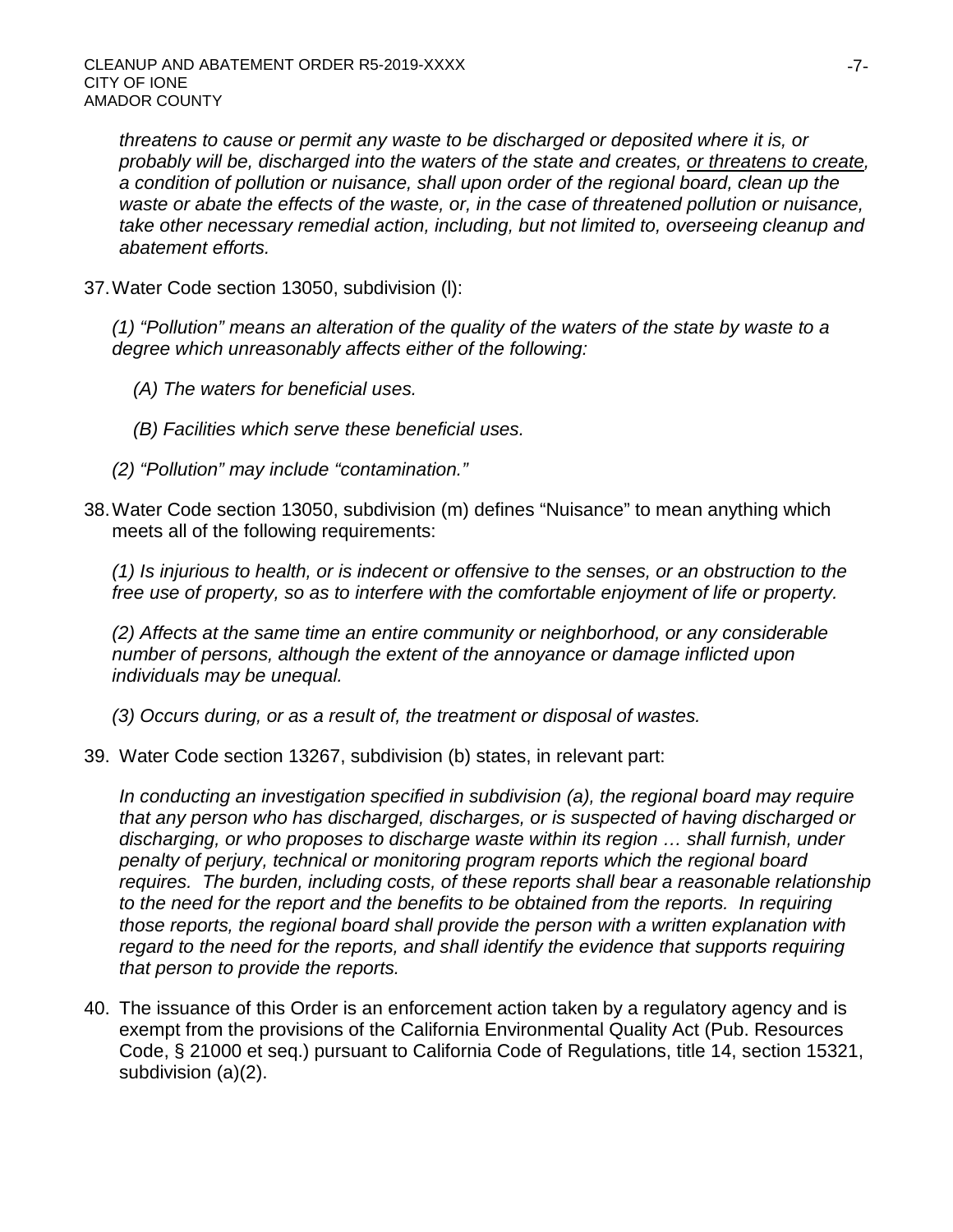41. Solids Disposal Specification H.6 states: "*Any proposed change in sludge use or disposal practice shall be reported in writing to the Executive Officer at least 90 days in advance of the change*."

**IT IS HEREBY ORDERED** that, pursuant to Sections 13304 and 13267 of the California Water Code, the City of Ione shall take the necessary remedial actions to prevent the discharge of wastewater to surface water, in accordance with the following schedule.

Compliance with this Order shall include, but not be limited to, the following measures:

- 1. **Immediately** comply with the WDRs, MRP, and Standard Provisions.
- 2. **Immediately** cease all nuisance conditions, and prevent precipitation from contacting the biosolids stockpile.
- 3. **Immediately**, the Discharger shall conduct daily inspections of the biosolids stockpile. Inspections for each week shall be submitted via email to Board staff every Friday. Inspection should include:
	- a. Photos showing the condition of the cover materials and stormwater containment system around the pile.
	- b. A description and schedule for any maintenance necessary to comply with this Order or the WDRs associated with the stockpiled biosolids.
	- c. Confirmation that contact stormwater was not running offsite or into any surface water drainage. If a release to surface water does occur it should be immediately reported to Board staff, documented in the weekly report, and samples of the discharge should be collected. Samples should be analyzed for all constituents listed in the Undisinfected Effluent Monitoring section and the Sludge and/or Biosolids Monitoring section of the Monitoring and Reporting Program (MRP) of the WDRs.
- 4. For the reporting period spanning the **2nd and 3rd Quarter of 2019**, quarterly groundwater samples collected from wells P-3, P-5B, MW-4, MW-4A, MW-5, MW-5A, MW-6, and MW-7 must be analyzed for all constituents listed in the Groundwater Monitoring and the Sludge and/or Biosolids Monitoring sections of the MRP.
- 5. By **28 March 2019** the Discharger shall submit a *Confirmation Sampling Plan*, describing:
	- a. A plan to sample contact stormwater around the biosolids pile, the surface water in the wetland directly south of the biosolids stockpile, and the wetland area upstream of the biosolids stockpile area twice, regardless of observed discharge of contact stormwater from the biosolids stockpile area. The first sampling event should take place as soon as possible after the *Confirmation Sampling Plan* is approved by Board staff, and the second should occur after all removal and stabilization activities are completed. Analytes should include all constituents listed in the Undisinfected Effluent Monitoring section and the Sludge and/or Biosolids Monitoring section of the MRP.
	- b. A procedure to sample the soil beneath the biosolids stockpile after removal to determine if underlying soil has been impacted. The sampling plan must also be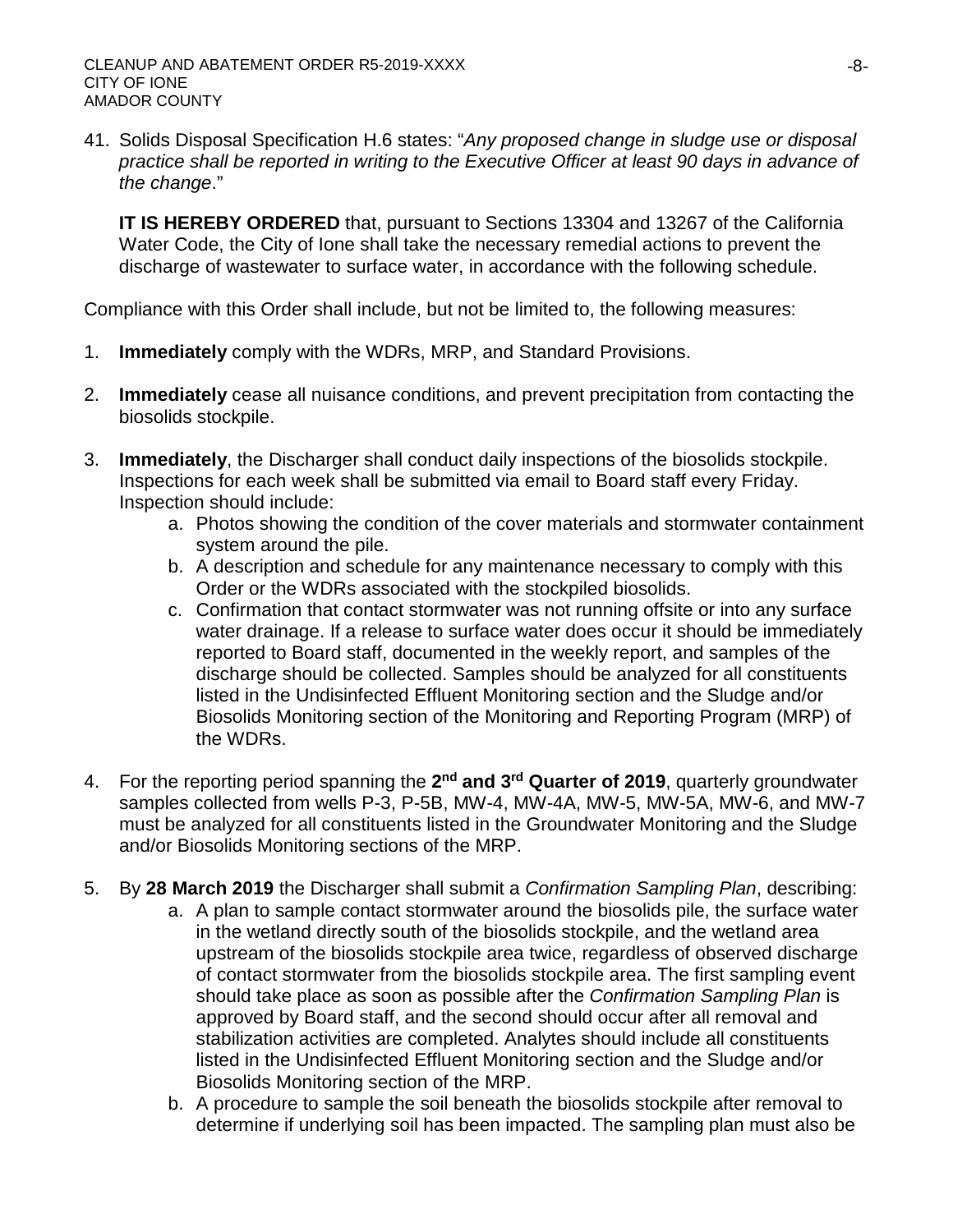used to confirm that all impacted soil has been removed in the event removal is necessary. Background samples collected from nearby, unimpacted locations will also be necessary for comparison. Analytes should include all constituents listed in the Undisinfected Effluent Monitoring section and the Sludge and/or Biosolids Monitoring section of the MRP.

- c. A plan to sample any other surface water that may be threatened by the discharge of contact stormwater from the biosolids.
- d. A confirmation that the work to remove the biosolids will be completed by the 17 June 2019 deadline, as proposed by the Discharger.
- 6. No later than **15 April 2019** the Discharger shall begin removal of the biosolids. The Discharger must notify Board staff one week prior to beginning removal activities, regardless of start date.
- 7. Once removal begins, the Discharger shall submit weekly updates (via email to Board staff) describing the progress of the biosolids removal activities and a determination of it the activities are on schedule to be completed in accordance with the 17 June 2019 deadline. If the work falls behind schedule and does not appear that it will meet the deadline, the update should include additional actions the Discharger intends to take to ensure the 17 June 2019 deadline is met. Weekly updates must include tables of all collected surface water to date, along with any new laboratory reports.
- 8. By **1 June 2019** the Discharger shall submit a *Biosolids Soil Impacts Assessment and Remediation Results*, which shall include:
	- a. Soil sample results and lab reports for the material underlying the biosolids stockpile.
	- b. A comparison of results from the underlying material and background samples.
	- c. If impacted soil is found:
		- i. A description of any additional excavation and removal needed based on the above described comparison.
		- ii. Where any impacted soil will be hauled to and disposed of. The disposal site must be a facility permitted to accept the waste.
		- iii. A plan to backfill or stabilize the excavated area after impacted soil has been removed. These activities should not be completed prior to Board staff's concurrence, based on confirmation samples, that all impacted soil has been removed.
- 9. By **17 June 2019** the Discharger shall submit confirmation, including photos and laboratory data, showing that the stockpiled biosolids and all impacted underlying material have been removed from the site. This submittal should include a schedule to complete any activities required by Item 7.c.iii above, pending Board staff approval.
- 10. By **31 December 2019** the Discharger shall submit a *Biosolids Removal and Groundwater Impacts Assessment Report* which shall include the following items: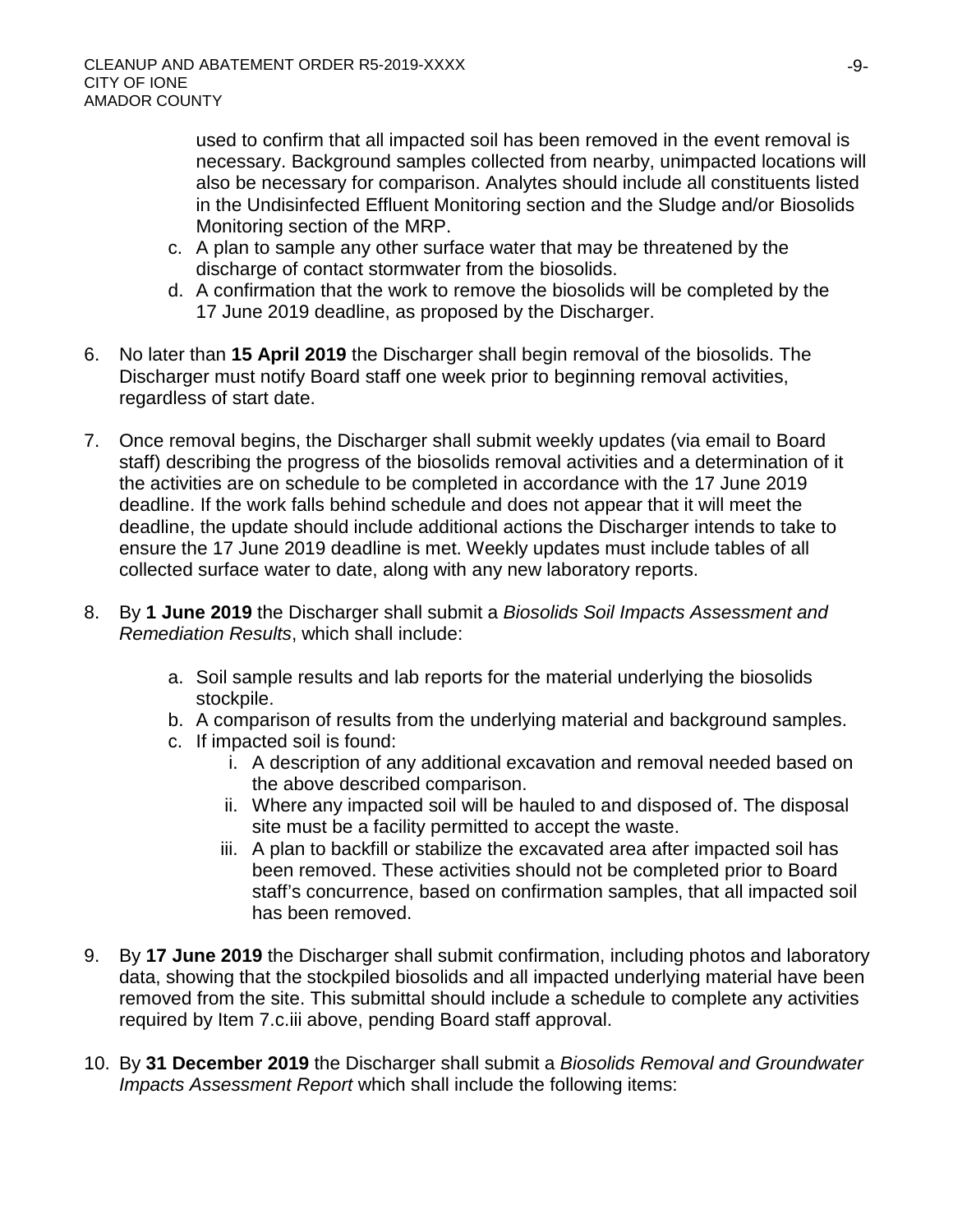- a. A description and photos of all work completed related to backfill or stabilization of the site, if needed.
- b. Load receipts and all laboratory reports for all material that left the site.
- c. A summary of all soil and groundwater data that was required to be collected under this Order including all lab reports.
- d. An analysis of groundwater samples and an assessment if groundwater has been impacted by the biosolids pile. If impacts are detected corrective actions should be proposed.
- e. A summary of all surface water sample data and a determination of if surface waters were impacted by discharges of contact stormwater.

The Discharger shall obtain all local and state permits and access agreements necessary to fulfill the requirements of this Order. The Discharger shall continue any remediation or monitoring activities until such time as the Executive Officer determines that sufficient cleanup has been accomplished to fully comply with this Order and this Order has been rescinded. In accordance with California Business and Professions Code sections 6735, 7835, and 7835.1, engineering and geologic evaluations and judgments shall be performed by or under the direction of registered professionals competent and proficient in the fields pertinent to the required activities. All technical reports specified herein that contain workplans, that describe the conduct of investigations and studies, or that contain technical conclusions and recommendations concerning engineering and geology shall be prepared by or under the direction of appropriately qualified professional(s), even if not explicitly stated. Each technical report submitted by the Discharger shall contain the professional's signature and/or stamp of the seal.

Each report submitted to the Central Valley Water Board shall be included in the Discharger's Operating Record. Furthermore, any person signing a document submitted under this Order shall make the following certification:

"*I certify under penalty of law that I have personally examined and am familiar with the information submitted in this document and all attachments and that, based on my knowledge and on my inquiry of those individuals immediately responsible for obtaining the information, I believe that the information is true, accurate, and complete. I am aware that there are significant penalties for submitting false information, including the possibility of fine and imprisonment.*"

If the Discharger fails to comply with the provisions of this Order, the Central Valley Water Board may refer this matter to the Attorney General for judicial enforcement or the Assistant Executive Officer may issue a complaint for administrative civil liability. Failure to comply with this Order may result in the assessment of administrative civil liability up to \$10,000 per violation per day, pursuant to the Water Code sections 13268, 13350, and/or 13385. The Central Valley Water Board reserves its right to take any enforcement actions authorized by law.

Any person aggrieved by this action of the Central Valley Water Board may petition the State Water Board to review the action in accordance with Water Code section 13320 and California Code of Regulations, title 23, sections 2050 and following. The State Water Board must receive